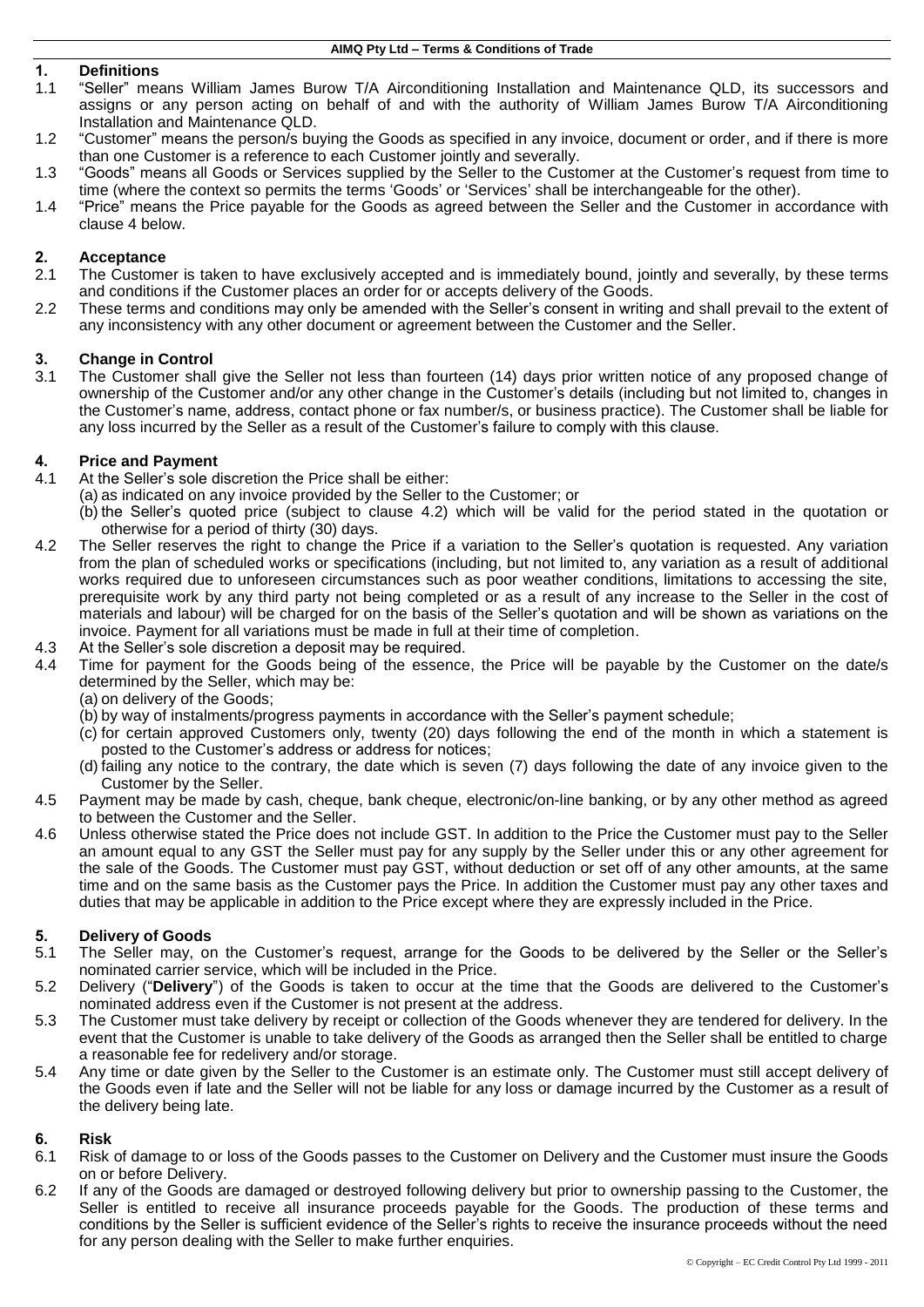#### **AIMQ Pty Ltd – Terms & Conditions of Trade**

- 6.3 If the Customer requests the Seller to leave Goods outside the Seller's premises for collection or to deliver the Goods to an unattended location then such Goods shall be left at the Customer's sole risk.
- 6.4 Where the Seller is required to install the Goods the Customer warrants that the structure of the premises or equipment in or upon which these goods are to be installed or erected is sound and will sustain the installation and work incidental thereto and the Seller shall not be liable for any claims, demands, losses, damages, costs and expenses howsoever caused or arising in connection with the installation and work incidental thereto.

# **7. Damages**

The Customer shall ensure that the Seller has clear and free access to the work site at all times to enable them to undertake the works. The Seller shall not be liable for any loss or damage to the site unless due to the negligence of the Seller.

# **8. Hidden Mains & Services**

- <span id="page-1-0"></span>8.1 Prior to the Seller commencing any work the Customer must advise the Seller of the precise location of all hidden services on the site and clearly mark the same. The hidden mains & services the Customer must identify include, but are not limited to, electrical services, gas services, sewer services, pumping services, sewer connections, sewer sludge mains, water mains, irrigation pipes, telephone cables, fibre optic cables, oil pumping mains, and any other services that may be on site.
- 8.2 Whilst the Seller will take all care to avoid damage to any hidden services the Customer agrees to indemnify the Seller in respect of all and any liability claims, loss, damage, costs and fines as a result of damage to services not precisely located and notified as per clause [8.1.](#page-1-0)

## **9. Title**

- <span id="page-1-1"></span>9.1 The Seller and the Customer agree that ownership of the Goods shall not pass until: (a) the Customer has paid the Seller all amounts owing to the Seller; and
	- (b) the Customer has met all of its other obligations to the Seller.
- 9.2 Receipt by the Seller of any form of payment other than cash shall not be deemed to be payment until that form of payment has been honoured, cleared or recognised.
- 9.3 It is further agreed that:
	- (a) until ownership of the Goods passes to the Customer in accordance with clause [9.1](#page-1-1) that the Customer is only a bailee of the Goods and must return the Goods to the Seller on request.
	- (b) the Customer holds the benefit of the Customer's insurance of the Goods on trust for the Seller and must pay to the Seller the proceeds of any insurance in the event of the Goods being lost, damaged or destroyed.
	- (c) the Customer must not sell, dispose, or otherwise part with possession of the Goods other than in the ordinary course of business and for market value. If the Customer sells, disposes or parts with possession of the Goods then the Customer must hold the proceeds of any such act on trust for the Seller and must pay or deliver the proceeds to the Seller on demand.
	- (d) the Customer should not convert or process the Goods or intermix them with other goods but if the Customer does so then the Customer holds the resulting product on trust for the benefit of the Seller and must sell, dispose of or return the resulting product to the Seller as it so directs.
	- (e) the Customer irrevocably authorises the Seller to enter any premises where the Seller believes the Goods are kept and recover possession of the Goods.
	- (f) the Seller may recover possession of any Goods in transit whether or not delivery has occurred.
	- (g) the Customer shall not charge or grant an encumbrance over the Goods nor grant nor otherwise give away any interest in the Goods while they remain the property of the Seller.
	- (h) the Seller may commence proceedings to recover the Price of the Goods sold notwithstanding that ownership of the Goods has not passed to the Customer.

## **10. Personal Property Securities Act 2009 ("PPSA")**

- 10.1 In this clause financing statement, financing change statement, security agreement, and security interest has the meaning given to it by the PPSA.
- 10.2 Upon assenting to these terms and conditions in writing the Customer acknowledges and agrees that these terms and conditions constitute a security agreement for the purposes of the PPSA and creates a security interest in all Goods that have previously been supplied and that will be supplied in the future by the Seller to the Customer.
- <span id="page-1-4"></span><span id="page-1-3"></span><span id="page-1-2"></span>10.3 The Customer undertakes to:
	- (a) promptly sign any further documents and/or provide any further information (such information to be complete, accurate and up-to-date in all respects) which the Seller may reasonably require to;
		- (i) register a financing statement or financing change statement in relation to a security interest on the Personal Property Securities Register;
		- (ii) register any other document required to be registered by the PPSA; or
		- (iii)correct a defect in a statement referred to in clause  $10.3(a)(i)$  $10.3(a)(i)$  or  $10.3(a)(ii)$ ;
	- (b) indemnify, and upon demand reimburse, the Seller for all expenses incurred in registering a financing statement or financing change statement on the Personal Property Securities Register established by the PPSA or releasing any Goods charged thereby;
	- (c) not register a financing change statement in respect of a security interest without the prior written consent of the Seller;
	- (d) not register, or permit to be registered, a financing statement or a financing change statement in relation to the Goods in favour of a third party without the prior written consent of the Seller;
	- (e) immediately advise the Seller of any material change in its business practices of selling the Goods which would result in a change in the nature of proceeds derived from such sales.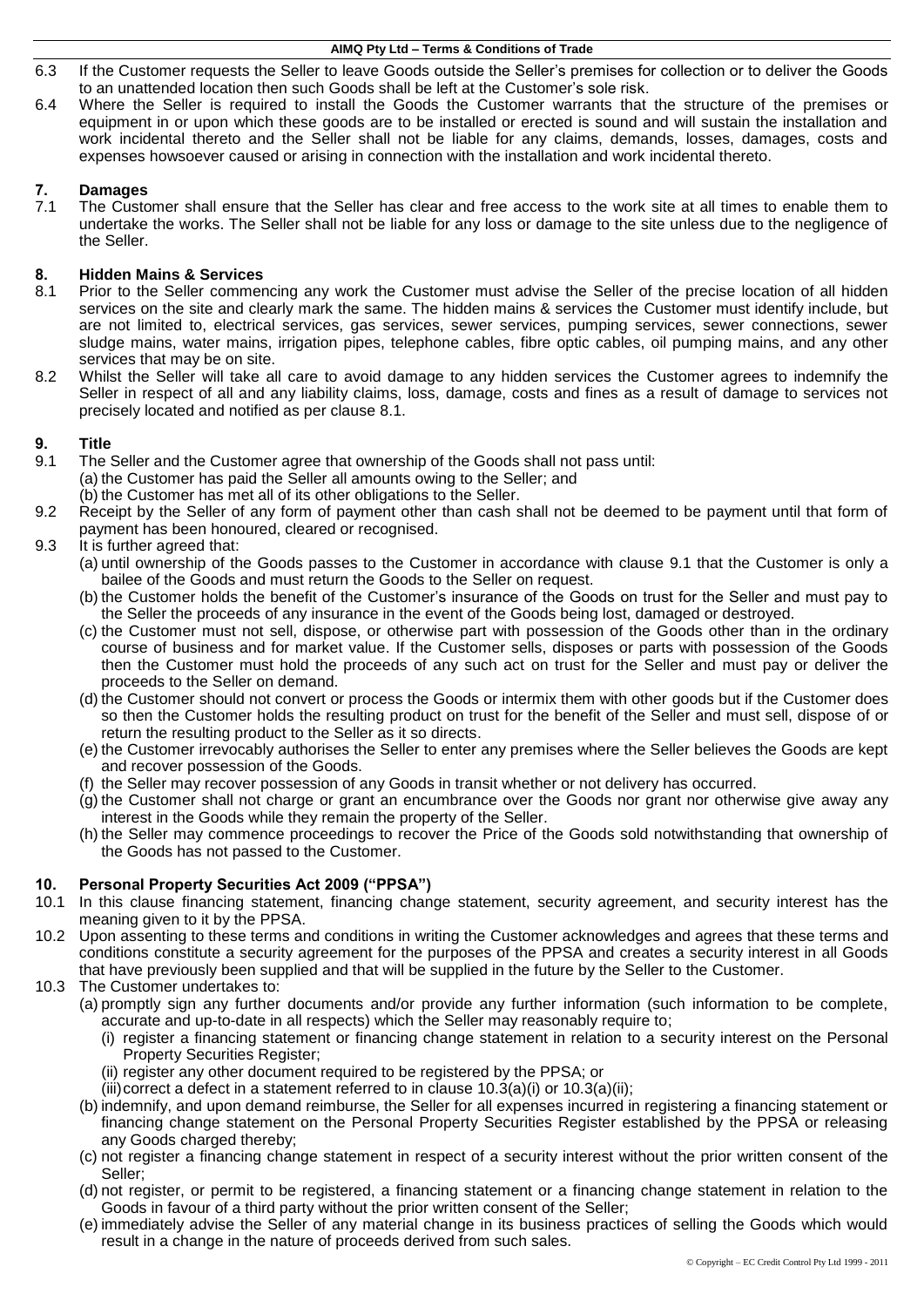#### **AIMQ Pty Ltd – Terms & Conditions of Trade**

- 10.4 The Seller and the Customer agree that sections 96, 115 and 125 of the PPSA do not apply to the security agreement created by these terms and conditions.
- <span id="page-2-0"></span>10.5 The Customer waives their rights to receive notices under sections 95, 118, 121(4), 130, 132(3)(d) and 132(4) of the PPSA.
- 10.6 The Customer waives their rights as a grantor and/or a debtor under sections 142 and 143 of the PPSA.
- 10.7 Unless otherwise agreed to in writing by the Seller, the Customer waives their right to receive a verification statement in accordance with section 157 of the PPSA.
- 10.8 The Customer must unconditionally ratify any actions taken by the Seller under clauses [10.3](#page-1-2) to [10.5.](#page-2-0)
- 10.9 Subject to any express provisions to the contrary nothing in these terms and conditions is intended to have the effect of contracting out of any of the provisions the PPSA.

## <span id="page-2-1"></span>**11. Security and Charge**

- 11.1 In consideration of the Seller agreeing to supply the Goods, the Customer charges all of its rights, title and interest (whether joint or several) in any land, realty or other assets capable of being charged, owned by the Customer either now or in the future, to secure the performance by the Customer of its obligations under these terms and conditions (including, but not limited to, the payment of any money).
- 11.2 The Customer indemnifies the Seller from and against all the Seller's costs and disbursements including legal costs on a solicitor and own client basis incurred in exercising the Seller's rights under this clause.
- 11.3 The Customer irrevocably appoints the Seller and each director of the Seller as the Customer's true and lawful attorney/s to perform all necessary acts to give effect to the provisions of this clause [11](#page-2-1) including, but not limited to, signing any document on the Customer's behalf.

# <span id="page-2-2"></span>**12. Defects, Warranties and Returns, Competition and Consumer Act 2010 (CCA)**

- <span id="page-2-3"></span>The Customer must inspect the Goods on delivery and must within seven (7) days of delivery notify the Seller in writing of any evident defect/damage, shortage in quantity, or failure to comply with the description or quote. The Customer must notify any other alleged defect in the Goods as soon as reasonably possible after any such defect becomes evident. Upon such notification the Customer must allow the Seller to inspect the Goods.
- 12.2 Under applicable State, Territory and Commonwealth Law (including, without limitation the CCA), certain statutory implied guarantees and warranties (including, without limitation the statutory guarantees under the CCA) may be implied into these terms and conditions (**Non-Excluded Guarantees**).
- 12.3 The Seller acknowledges that nothing in these terms and conditions purports to modify or exclude the Non-Excluded Guarantees.
- 12.4 Except as expressly set out in these terms and conditions or in respect of the Non-Excluded Guarantees, the Seller makes no warranties or other representations under these terms and conditions including but not limited to the quality or suitability of the Goods. The Seller's liability in respect of these warranties is limited to the fullest extent permitted by law.
- 12.5 If the Customer is a consumer within the meaning of the CCA, the Seller's liability is limited to the extent permitted by section 64A of Schedule 2.
- 12.6 If the Seller is required to replace the Goods under this clause or the CCA, but is unable to do so, the Seller may refund any money the Customer has paid for the Goods.
- 12.7 If the Customer is not a consumer within the meaning of the CCA, the Seller's liability for any defect or damage in the Goods is:
	- (a) limited to the value of any express warranty or warranty card provided to the Customer by the Seller in the Seller's sole discretion;
	- (b) limited to any warranty to which the Seller is entitled, if the Seller did not manufacture the Goods;
	- (c) otherwise negated absolutely.
- <span id="page-2-4"></span>12.8 Subject to this clause [12,](#page-2-2) returns will only be accepted provided that:
	- (a) the Customer has complied with the provisions of clause [12.1;](#page-2-3) and
	- (b) the Seller has agreed that the Goods are defective; and
	- (c) the Goods are returned within a reasonable time at the Customer's cost (if that cost is not significant); and
	- (d) the Goods are returned in as close a condition to that in which they were delivered as is possible.
- 12.9 Notwithstanding clauses [12.1](#page-2-3) to [12.8](#page-2-4) but subject to the CCA, the Seller shall not be liable for any defect or damage which may be caused or partly caused by or arise as a result of:
	- (a) the Customer failing to properly maintain or store any Goods;
	- (b) the Customer using the Goods for any purpose other than that for which they were designed;
	- (c) the Customer continuing to use of any Goods after any defect became apparent or should have become apparent to a reasonably prudent operator or user;
	- (d) the Customer failing to follow any instructions or guidelines provided by the Seller; or
	- (e) fair wear and tear, any accident, or act of God.
- 12.10 The Seller may in its absolute discretion accept non-defective Goods for return in which case the Seller may require the Customer to pay handling fees of up to ten percent (10%) of the value of the returned Goods plus any freight costs.
- 12.11 Notwithstanding anything contained in this clause if the Seller is required by a law to accept a return then the Seller will only accept a return on the conditions imposed by that law.

## **13. Default and Consequences of Default**

13.1 Interest on overdue invoices shall accrue daily from the date when payment becomes due, until the date of payment, at a rate of two and a half percent (2.5%) per calendar month (and at the Seller's sole discretion such interest shall compound monthly at such a rate) after as well as before any judgment.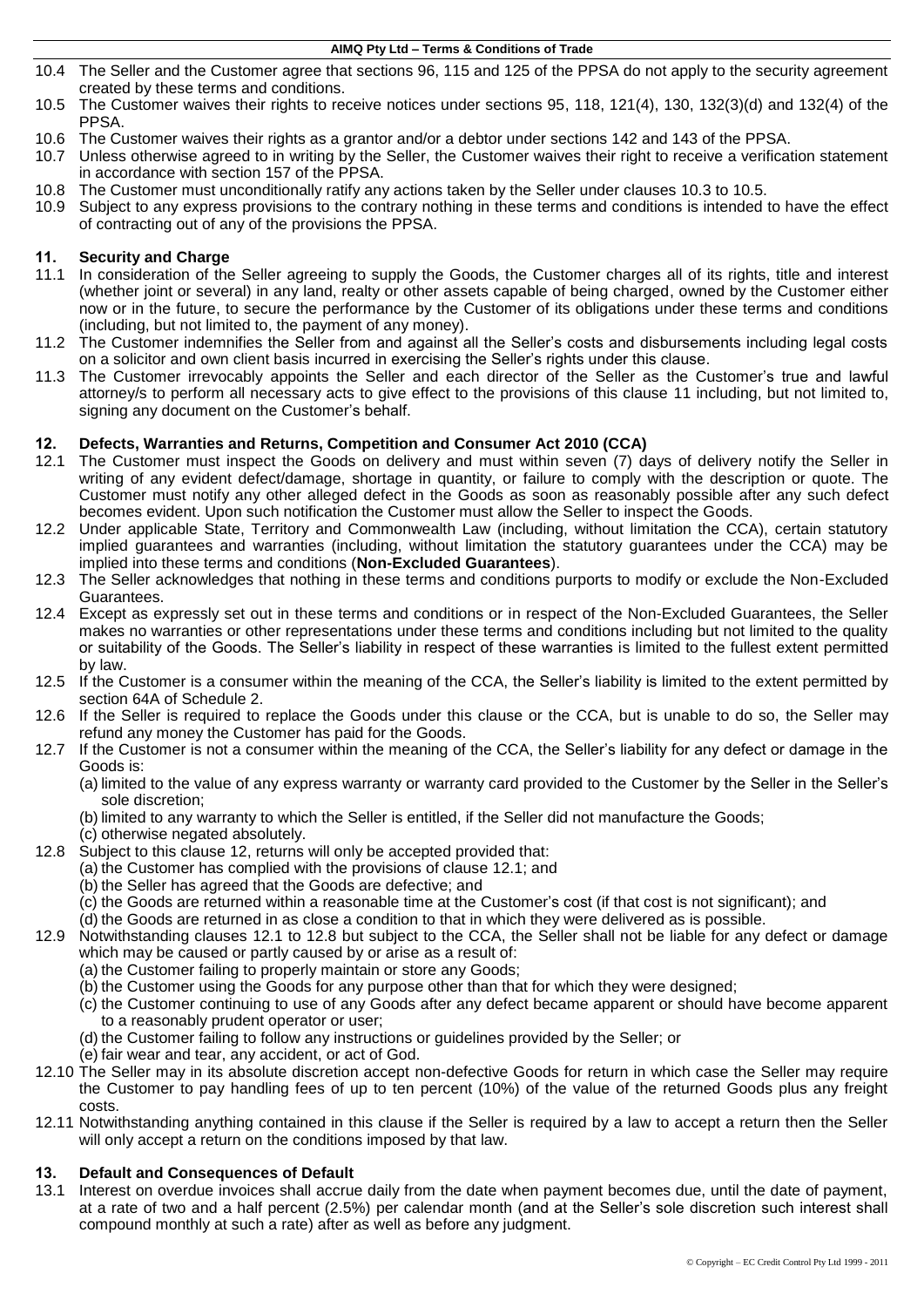- 13.2 If the Customer owes the Seller any money the Customer shall indemnify the Seller from and against all costs and disbursements incurred by the Seller in recovering the debt (including but not limited to internal administration fees, legal costs on a solicitor and own client basis, the Seller's collection agency costs, and bank dishonour fees).
- 13.3 Without prejudice to any other remedies the Seller may have, if at any time the Customer is in breach of any obligation (including those relating to payment) under these terms and conditions the Seller may suspend or terminate the supply of Goods to the Customer. The Seller will not be liable to the Customer for any loss or damage the Customer suffers because the Seller has exercised its rights under this clause.
- 13.4 Without prejudice to the Seller's other remedies at law the Seller shall be entitled to cancel all or any part of any order of the Customer which remains unfulfilled and all amounts owing to the Seller shall, whether or not due for payment, become immediately payable if:
	- (a) any money payable to the Seller becomes overdue, or in the Seller's opinion the Customer will be unable to make a payment when it falls due;
	- (b) the Customer becomes insolvent, convenes a meeting with its creditors or proposes or enters into an arrangement with creditors, or makes an assignment for the benefit of its creditors; or
	- (c) a receiver, manager, liquidator (provisional or otherwise) or similar person is appointed in respect of the Customer or any asset of the Customer.

# **14. Cancellation**

- The Seller may cancel any contract to which these terms and conditions apply or cancel delivery of Goods at any time before the Goods are delivered by giving written notice to the Customer. On giving such notice the Seller shall repay to the Customer any money paid by the Customer for the Goods. The Seller shall not be liable for any loss or damage whatsoever arising from such cancellation.
- 14.2 In the event that the Customer cancels delivery of Goods the Customer shall be liable for any and all loss incurred (whether direct or indirect) by the Seller as a direct result of the cancellation (including, but not limited to, any loss of profits).
- 14.3 Cancellation of orders for Goods made to the Customer's specifications, or for non-stocklist items, will definitely not be accepted once production has commenced, or an order has been placed.

## **15. Privacy Act 1988**

- 15.1 The Customer agrees for the Seller to obtain from a credit reporting agency a credit report containing personal credit information about the Customer in relation to credit provided by the Seller.
- 15.2 The Customer agrees that the Seller may exchange information about the Customer with those credit providers either named as trade referees by the Customer or named in a consumer credit report issued by a credit reporting agency for the following purposes:
	- (a) to assess an application by the Customer; and/or
	- (b) to notify other credit providers of a default by the Customer; and/or
	- (c) to exchange information with other credit providers as to the status of this credit account, where the Customer is in default with other credit providers; and/or
	- (d) to assess the creditworthiness of the Customer.

The Customer understands that the information exchanged can include anything about the Customer's creditworthiness, credit standing, credit history or credit capacity that credit providers are allowed to exchange under the Privacy Act 1988.

- 15.3 The Customer consents to the Seller being given a consumer credit report to collect overdue payment on commercial credit (Section 18K(1)(h) Privacy Act 1988).
- 15.4 The Customer agrees that personal credit information provided may be used and retained by the Seller for the following purposes (and for other purposes as shall be agreed between the Customer and Seller or required by law from time to time):

(a) the provision of Goods; and/or

- (b) the marketing of Goods by the Seller, its agents or distributors; and/or
- (c) analysing, verifying and/or checking the Customer's credit, payment and/or status in relation to the provision of Goods; and/or
- (d) processing of any payment instructions, direct debit facilities and/or credit facilities requested by the Customer; and/or
- (e) enabling the daily operation of Customer's account and/or the collection of amounts outstanding in the Customer's account in relation to the Goods.
- 15.5 The Seller may give information about the Customer to a credit reporting agency for the following purposes:
	- (a) to obtain a consumer credit report about the Customer;
		- (b) allow the credit reporting agency to create or maintain a credit information file containing information about the Customer.
- 15.6 The information given to the credit reporting agency may include:
	- (a) personal particulars (the Customer's name, sex, address, previous addresses, date of birth, name of employer and driver's licence number);
	- (b) details concerning the Customer's application for credit or commercial credit and the amount requested;
	- (c) advice that the Seller is a current credit provider to the Customer;
	- (d) advice of any overdue accounts, loan repayments, and/or any outstanding monies owing which are overdue by more than sixty (60) days, and for which debt collection action has been started;
	- (e) that the Customer's overdue accounts, loan repayments and/or any outstanding monies are no longer overdue in respect of any default that has been listed;
	- (f) information that, in the opinion of the Seller, the Customer has committed a serious credit infringement (that is, fraudulently or shown an intention not to comply with the Customer's credit obligations);